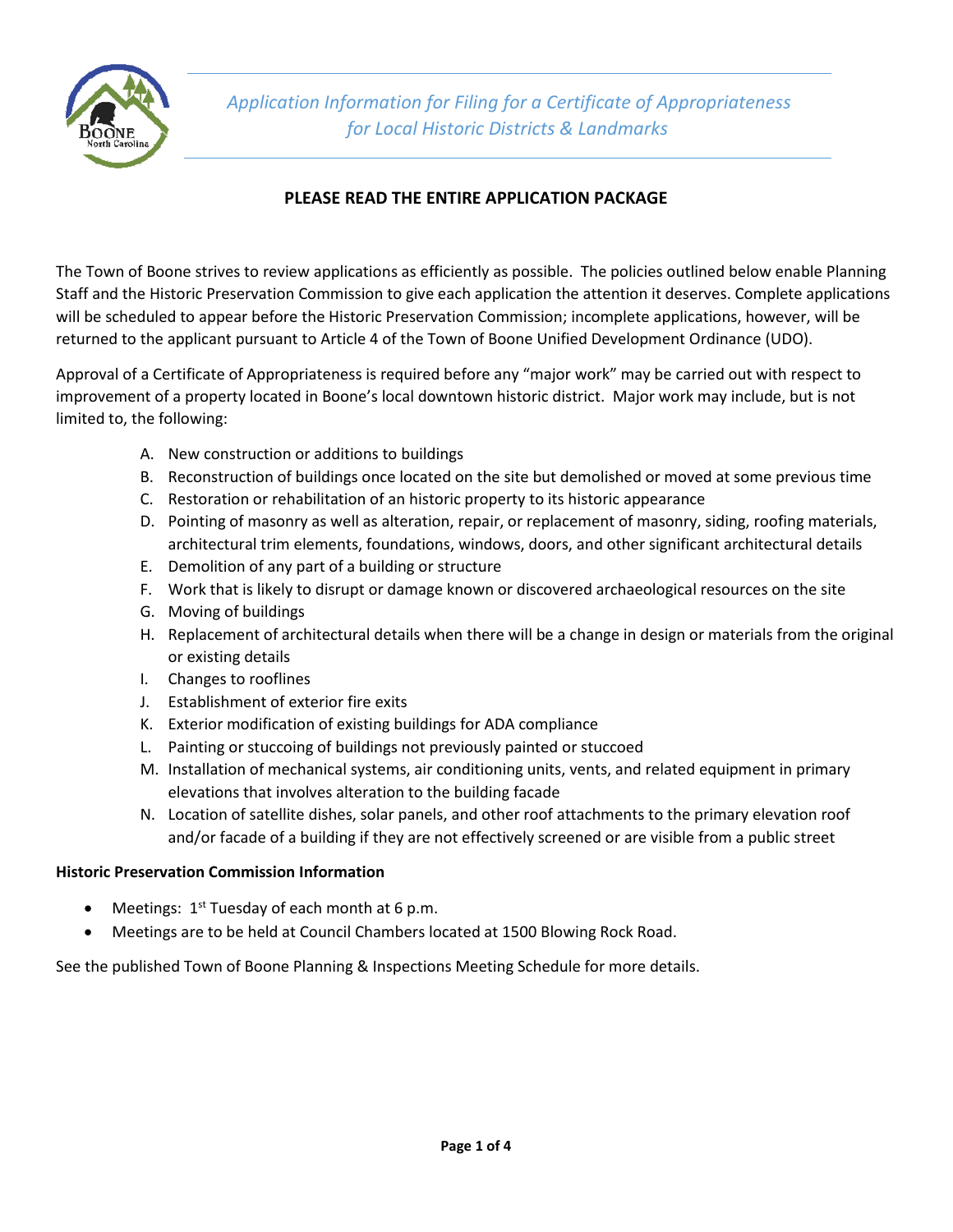# **Certificate of Appropriateness for Major Work**

Town of Boone Planning & Inspections Department

680 W. King Street, Suite C . Boone, North Carolina 28607

Phone (828) 268-6960 • Fax (828) 268-6961 • Email: [planning@townofboone.net](mailto:planning@townofboone.net) • [www.townofboone.net](http://www.townofboone.net/)

#### **A. Required to be Submitted at Time of Application**

*Note: A pre-application meeting is required prior to application submittal. Failure to provide the required information will delay the review and scheduling of the requested hearing.*

- Digital copies of all paper submittal documents (may be emailed to planning@townofboone.net)
- Four paper copies of complete site plans meeting the requirements of Town of Boone Unified Development Ordinance (UDO), including UDO Appendix A (max. size 30" x 42")
- $\square$  Information in compliance with the Supplemental Checklist on Page 4
- $\Box$  Property Owner Authorization. If you are not the property owner, you will need to provide documentation of property owner authorization to apply for this permit. You may have the property owner sign this application (Sectio[n L\)](#page-1-0), or the property owner can provide a written and signed authorization that clearly states they are authorizing the applicant to submit this application.

Permit Fee (See Planning & Inspections Fee Schedule). Each application is allowed two (2) reviews. The 1st review of the submitted information and a 2nd review if revisions or supplemental information is required based upon the 1st review. Each subsequent review after the 2nd review will be charged at 50% of the original fees charged for the application. These fees shall be paid at the time of resubmittal.

#### **B. Requested Hearing – See latest published Meeting Schedule for dates**

Date of requested hearing:

<span id="page-1-0"></span>

| C. Property Information                                                                                         |                                              |  |  |  |
|-----------------------------------------------------------------------------------------------------------------|----------------------------------------------|--|--|--|
| <b>Street Address:</b>                                                                                          | Watauga County Parcel Identification Number: |  |  |  |
| Existing Zoning District(s):                                                                                    |                                              |  |  |  |
| <b>Total Land Area:</b>                                                                                         |                                              |  |  |  |
| Are there any existing variances or other site-specific approvals granted to the property?<br>□Yes □No □Unknown |                                              |  |  |  |
| If yes, describe:                                                                                               |                                              |  |  |  |
| D. Applicant Information                                                                                        |                                              |  |  |  |
| Name:                                                                                                           |                                              |  |  |  |
| Complete Mailing Address (Street, City, Zip):                                                                   |                                              |  |  |  |
| Phone Number:                                                                                                   | Email Address:                               |  |  |  |
| Preferred Method of Contact for Written/Response Documents (select one): □ Mail or □ Email                      |                                              |  |  |  |
| <b>Property Owner Information</b><br>Е.                                                                         |                                              |  |  |  |
| Name:                                                                                                           |                                              |  |  |  |
| Complete Mailing Address (Street, City, Zip):                                                                   |                                              |  |  |  |
| Phone Number:                                                                                                   | Email Address:                               |  |  |  |
| Landmark/District Information<br>F.                                                                             |                                              |  |  |  |
| District/Landmark Name:                                                                                         |                                              |  |  |  |
| Period of Significance:                                                                                         |                                              |  |  |  |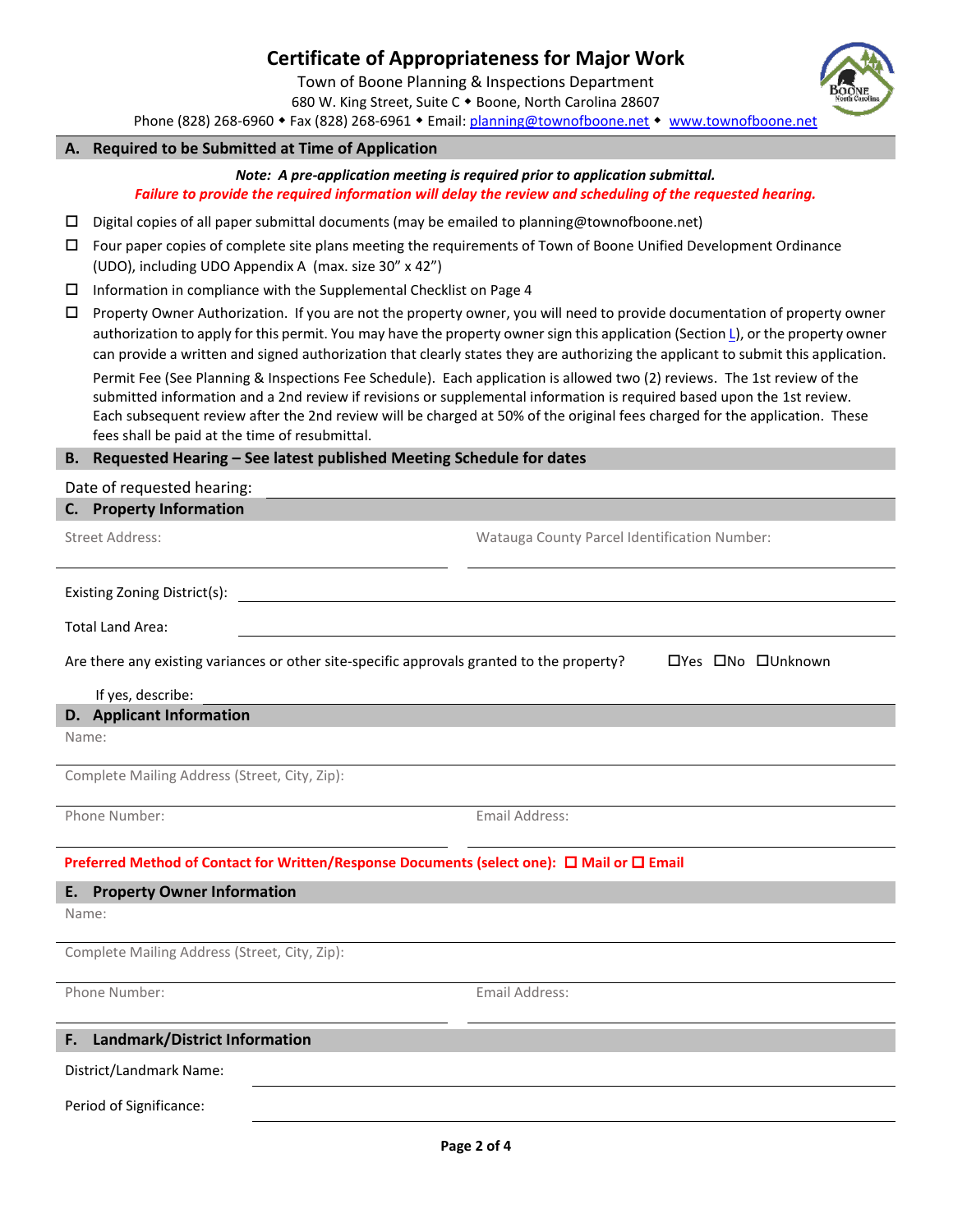| <b>G.</b> Project Details                     |            |                   |                |                    |  |
|-----------------------------------------------|------------|-------------------|----------------|--------------------|--|
| <b>Project Cost:</b>                          | \$         |                   |                |                    |  |
| <b>Project Type:</b>                          |            |                   |                |                    |  |
| $\Box$ New Construction                       |            | $\Box$ Renovation |                | $\Box$ Landscaping |  |
| $\Box$ Moving Structure                       |            | $\Box$ Demolition |                |                    |  |
| <b>Design Professional Information</b><br>Н.  |            |                   |                |                    |  |
| Designer is an:                               | □Architect | $\Box$ Engineer   | □Owner         | □Other:            |  |
| Name:                                         |            |                   | Company:       |                    |  |
|                                               |            |                   |                |                    |  |
| Complete Mailing Address (Street, City, Zip): |            |                   |                |                    |  |
|                                               |            |                   |                |                    |  |
| Phone Number:                                 |            |                   | Email Address: |                    |  |
|                                               |            |                   |                |                    |  |

Additional Designer Information: If additional designers are involved beyond the one listed, please provide additional info on a separate sheet

#### **I. Applicant Signature and Property Owner Authorization**

I hereby certify that I am authorized to submit this application, that all information is correct and complete, and all work will comply with all applicable State and local laws, ordinances, and regulations.

I acknowledge and agree that the Historic Preservation Commission members, Town employees, and Town agents may enter, solely in performance of their official duties and only at mutually agreeable times, upon the applicant's property for examination or survey thereof pursuant to North Carolina General Statute 160A-400.8.

I understand and agree that an approved Certificate of Appropriateness is valid only for the particular application, plans, specifications, and related project details presented to, and approved by, the Historic Preservation Commission. Any proposed modification or addition must be submitted to the Planning and Inspections Department for review.

By signing below, the applicant agrees to notify the Planning and Inspections Department of any changes or alterations in the data contained in this application, the approved plans, or the approved specifications related to the project that is the subject of this application.

Hearings on Certificate of Appropriateness applications before the Commission are quasi-judicial proceedings. Therefore, Historic Preservation Commission members cannot discuss a pending application with the applicant or other party. By signing below, the applicant agrees to refrain from speaking with or contacting any member of the Historic Preservation Commission about an application outside of the formal evidentiary hearing on the application.

| <b>Applicant (Signature)</b>      | Date |
|-----------------------------------|------|
| <b>Property Owner (Signature)</b> | Date |
|                                   |      |

|              | <b>Official Use Only</b> |
|--------------|--------------------------|
| Permit Name: |                          |
|              |                          |